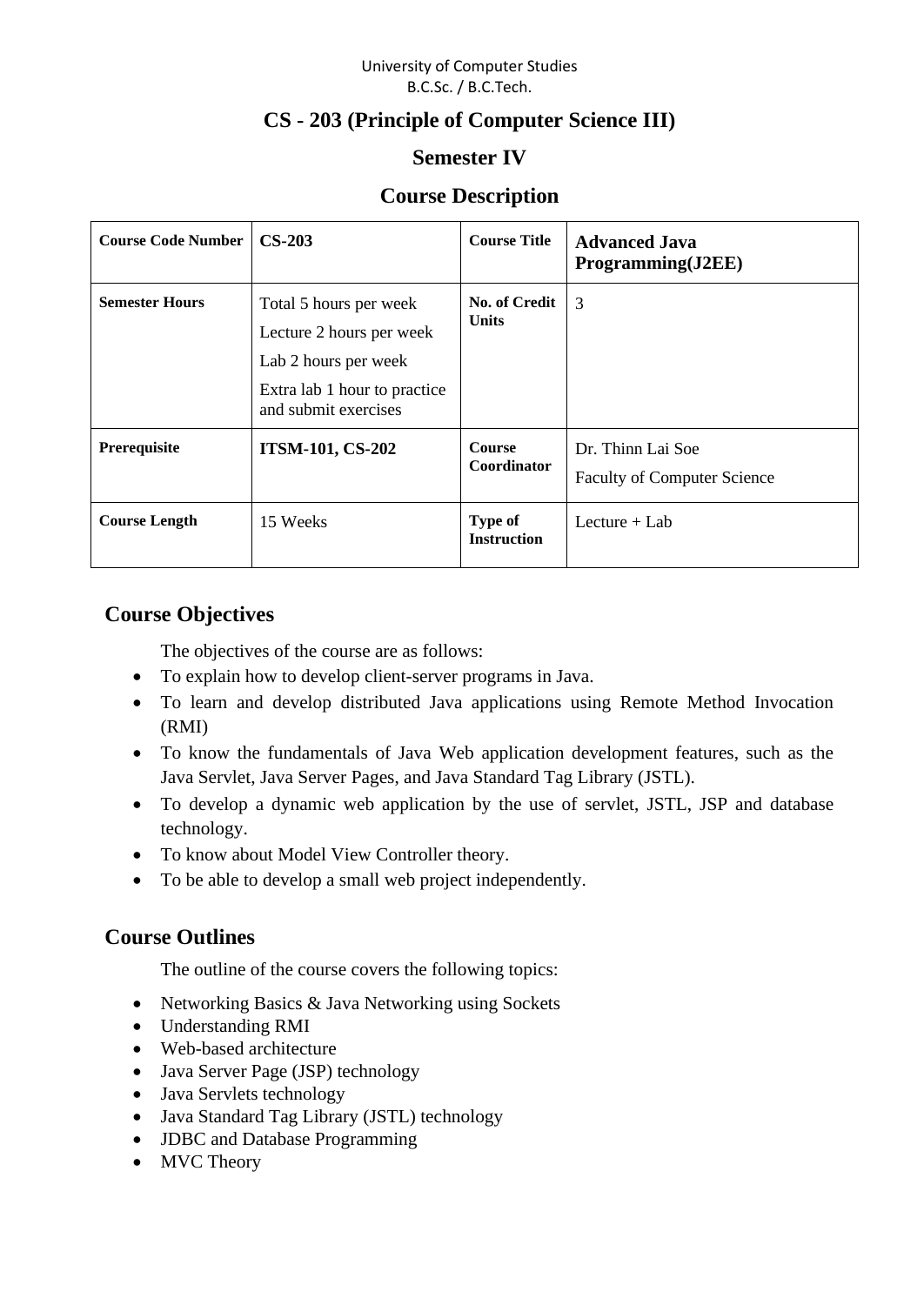## **Learning Outcomes**

On completion of the course the student will be able to:

- Recognize and understand both the elements and characterizing of client-server architecture in java programming.
- Know the architecture of RMI, understand how to serialize an object, create and implement the class that can be used to create remote server objects.
- Know how to design and build a web application using Servlet, JSP, JSTL
- Know how to interact with databases and how to plan web development.
- Gain the skills and project-based experience needed for entry into web application.
- Learn about Model View Controller theory.
- Develop a small project independently.

## **Reference Books**

- 1. Java Server Programming (J2EE 1.4 Edition) Black Book (2006 Print) by Steven Holzner et al
- 2. Online Tutorials

## **Course Organization**

Student participation in this course will involve the following activities:

- Attending the lectures
- Lab
- Test (Moodle)
- Quiz
- Assignments
- Project

## **Assessment Plan for the Course**

| Project                    | 40 %   |
|----------------------------|--------|
| Assignments                | 20 %   |
| Quizzes/Moodle             | 20 %   |
| <b>Class Participation</b> | 10 %   |
| Lab Test                   | $10\%$ |

## **Grading System**

UCSY follows a letter grade system comprising of grades A, A-, B+, B, B-, C+, C, C-, D and F. All marks obtained by students during the semester will be used in the grading process. A grade of "C" or better is required in this course because it is a prerequisite for other courses in the program. **The student who gets the grade point less than 2 must sit Re-Exam.**

**The grading scale for this course is:** 

**Marks obtained Letter Grade Grade Point**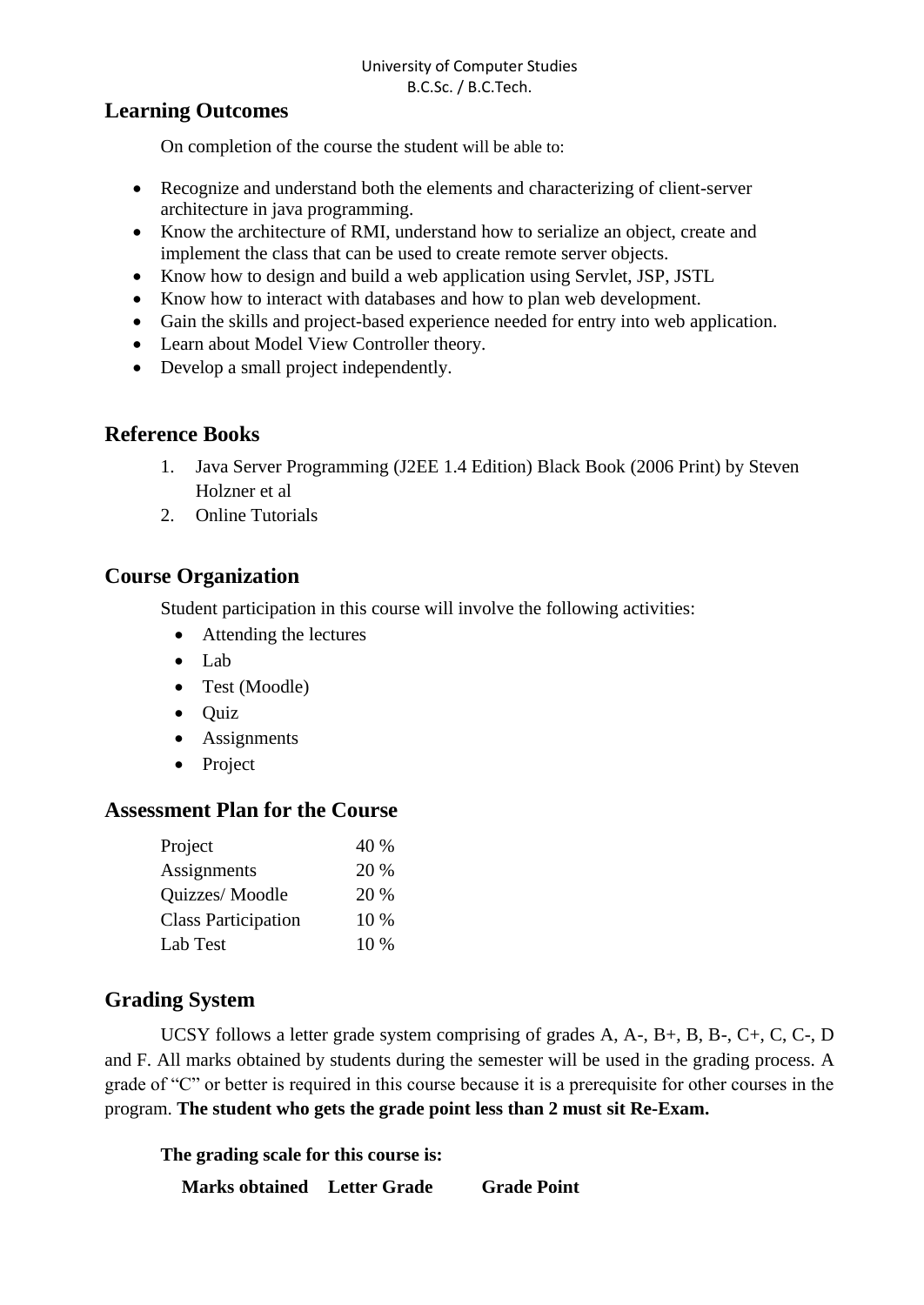|           |              | University of Computer Studies |  |
|-----------|--------------|--------------------------------|--|
|           |              | B.C.Sc. / B.C.Tech.            |  |
| $>=$ 90   | A            | 4                              |  |
| $85 - 89$ | $A -$        | 3.75                           |  |
| $80 - 84$ | $B+$         | 3.25                           |  |
| $75 - 79$ | B            | 3                              |  |
| $70 - 74$ | $B-$         | 2.75                           |  |
| $65 - 69$ | $C+$         | 2.25                           |  |
| $60 - 64$ | $\mathsf{C}$ | 2                              |  |
| $55 - 59$ | $C-$         | 1.75                           |  |
| $50 - 54$ | D            | 1                              |  |
| $0 - 49$  | F            |                                |  |
|           |              |                                |  |

#### **Fail Grade and Re-Exam: C-, D, and F (Grade point <2)**

#### **Class Attendance and Participation Policy:**

- **Attendance:** Class attendance is **mandatory**. Most of the material you will learn will be covered in the lectures, so it is important that you not miss any of them. You are expected to show up on time for class, and stay for the whole lecture. Students are expected to attend each class, to complete any required preparatory work (including assigned reading) and to participate actively in lectures, discussions and exercises.
- Mobile phones **must** be silenced and put away for the entire lecture unless use is specified by the instructor. You may not make or receive calls on your cell phone, or send or receive text messages during lectures.
- You are responsible for all material sent as email. Ignorance of such material is no excuse. You are responsible for all materials presented in the lectures.
- Your conduct in class should be conducive towards a positive learning environment for your class mates as well as yourself.

#### • **Assignments, Quizzes, Labs and Test with Moodle**

Students take a short 3 to 5 quiz for every lecture and 10 or 20 points quiz / Moodle test after each lecture or chapter. The intent of the quiz/Moodle is to discover early where the areas of misunderstanding may lie. They will account for 20% of the student's grade. The Any assignment or quiz is simply missed, regardless of the reason why (e.g. illness, work, traffic, car trouble, computer problems, death, etc.), and earns a grade of zero. You are strongly encouraged to complete all assignments and attend all quizzes so that you can check that you understand the material and can throw out bad grades, or grades for which you had to miss an assignment or quiz for a valid reason. Late submissions will not be accepted for any graded activity for any reason. Students will have the opportunity to review the quizzes and see the correct answers once they have been graded. Student need to answer test which will announce by lecturer.

#### • **There are no extra credit opportunities.**

Students may not do additional work nor resubmit any graded activity to raise a final grade.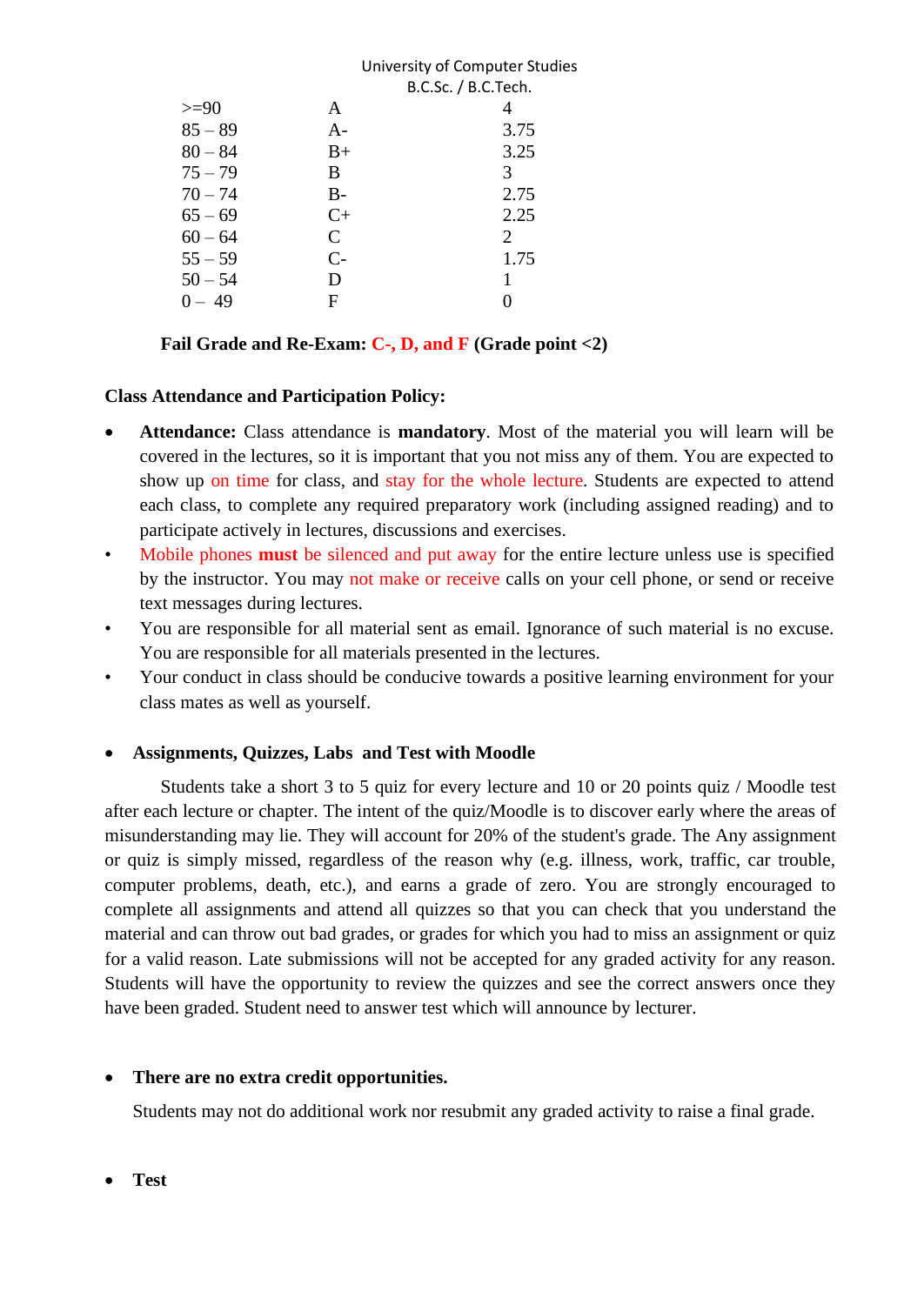#### University of Computer Studies B.C.Sc. / B.C.Tech.

Test will start after one or two chapters finished and the coordinator will announce the date for the test.

### • **Project**

Project will start after finishing the whole course. You will have to make your own project using the whole lectures. After finishing the project, you will have to make your project book for your system, project presentation for about 15 minutes and there will be coding test for each person after presentation. You are responsible for your project about able to explain your system and your code, able to update your code at once when the teachers wish to amend your code.

#### • **Exam**

The exam will be conducted on-campus, in a lab. The dates/times/locations will be posted on Board as soon as possible.

For this course, the following additional requirements are specified:

All work submitted for a grade must have been prepared by the individual student. Students are expressly prohibited from sharing any work that has been or will be submitted for a grade, in progress or completed, for this course in any manner with a person other than the instructor and teaching assistant(s) assigned to this course). Specifically, students may not do the following, including but not limited to:

- Discuss questions, example problems, or example work with another person that leads to a similar solution to work submitted for a grade.
- Give to, show, or receive from another person (intentionally, or accidentally because the work was not protected) a partial, completed, or graded solution.
- Ask another person about the completion or correctness of an assignment.
- Post questions or a partial, completed, or graded solution electronically (e.g. a Web site).
- All work must be newly created by the individual student for this course. Any usage of work developed for another course, or for this course in a prior semester, is strictly prohibited without prior approval from the instructor.
- Posting or sharing course content (e.g. instructor provided lecture notes, assignment directions, assignment questions, or anything not created solely by the student), using any non-electronic or electronic medium (e.g. web site, FTP site, any location where it is accessible to someone other than the individual student, instructor and/or teaching assistant(s)) constitutes copyright infringement and is strictly prohibited without prior approval from the instructor.

#### • **Programming Style and Documentation**

Each assignment program must start with comments stating your name, the assignment number, and a brief description of the program's purpose. Students are expected to follow the Programming Style recommendations given in class and in the text. For example (but not limited to):

• Indent statement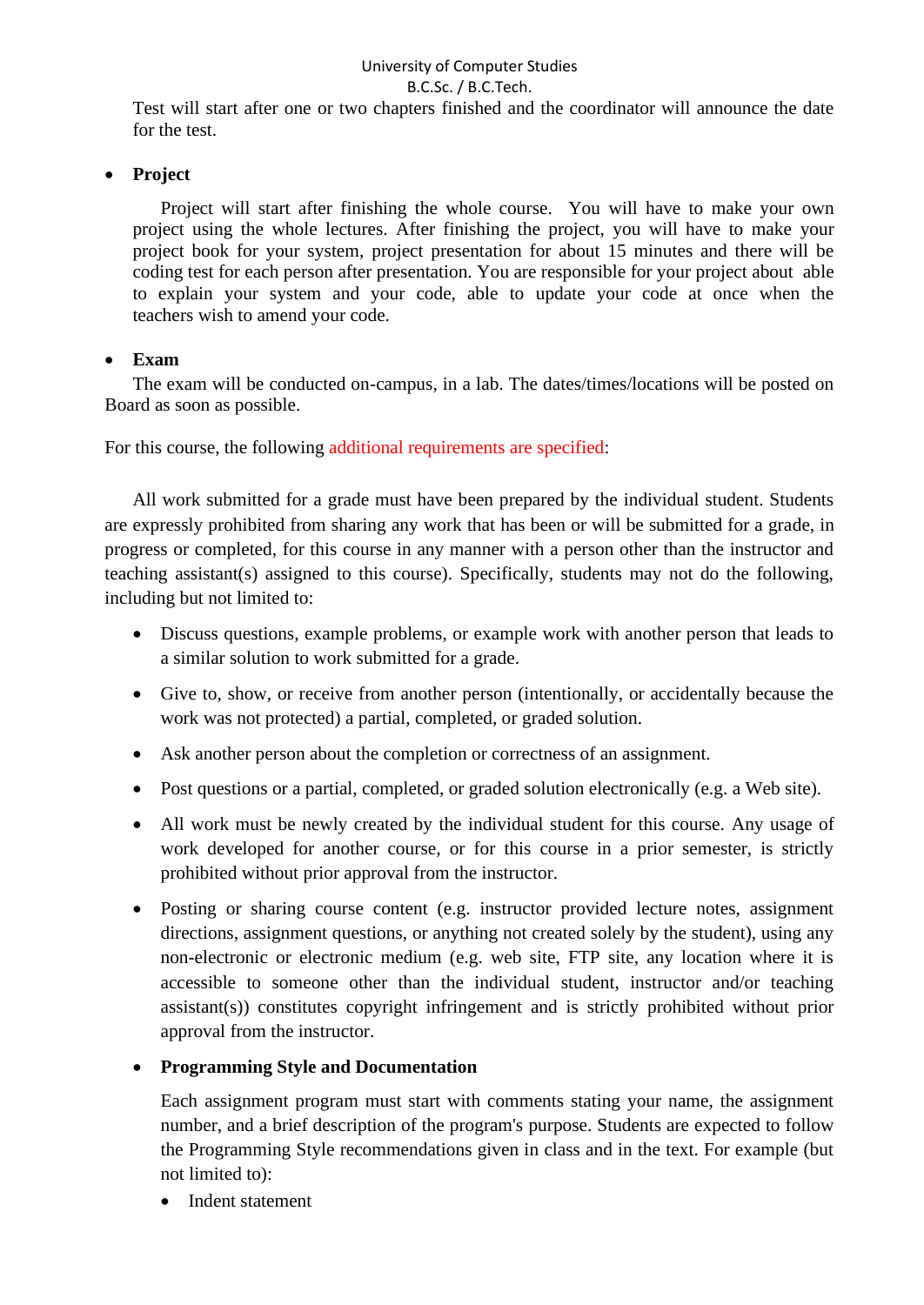# University of Computer Studies

## B.C.Sc. / B.C.Tech.

- Use descriptive identifier naming conventions
- Use single blank lines to separate sections of the program
- Align opening and closing braces
- Include appropriate comments throughout the program.

Note: Student who does not follow good programming practices will result in a deduction from the grade for that assignment.

## Tentative Lecture Plan

| No. | <b>Topics</b>                                                      | Week       | <b>Remark</b>         |
|-----|--------------------------------------------------------------------|------------|-----------------------|
|     | <b>Networking with Java</b>                                        |            | Chapter (14)          |
| 1.  | <b>Basics of Networking</b>                                        | Week $1+2$ |                       |
|     | Sockets in Java                                                    |            |                       |
|     | Client-Server in Networking                                        |            |                       |
|     | <b>Internet Addressing</b>                                         |            |                       |
|     | Domain Name Service                                                |            |                       |
|     | The URL class                                                      |            |                       |
|     | Java Net API's                                                     |            |                       |
|     | The Networking interfaces and classes                              |            |                       |
|     | Creating and using Sockets                                         |            |                       |
|     | <b>Working with Datagrams</b>                                      |            |                       |
|     | <b>Remote Method Invocation (RMI)</b>                              |            | Chapter (31)          |
| 2.  | Introduction to RMI (Remote Method<br>Invocation)                  | Week $2+3$ |                       |
|     | <b>Client-Server Architecture</b>                                  |            |                       |
|     | <b>Implementing RMI</b>                                            |            |                       |
|     | Writing an RMI Server                                              |            |                       |
|     | Designing a Remote Interface                                       |            |                       |
|     | Implementing a Remote Interface                                    |            |                       |
|     | Passing Objects in RMI                                             |            |                       |
|     | Implementing the Server's main method                              |            |                       |
|     | - Creating a Client Program                                        |            |                       |
|     | - Compiling and Running Example                                    |            |                       |
|     | <b>Introduction to J2EE and Web</b>                                |            | Chapter $(1)$ & $(7)$ |
|     | <b>Containers</b>                                                  |            |                       |
| 3.  | Need for Enterprise Programming<br>Introduction to J2EE Components | Week $4+5$ |                       |
|     | Introduction to J2EE Container                                     |            |                       |
|     | Understanding the HTTP Protocol                                    |            |                       |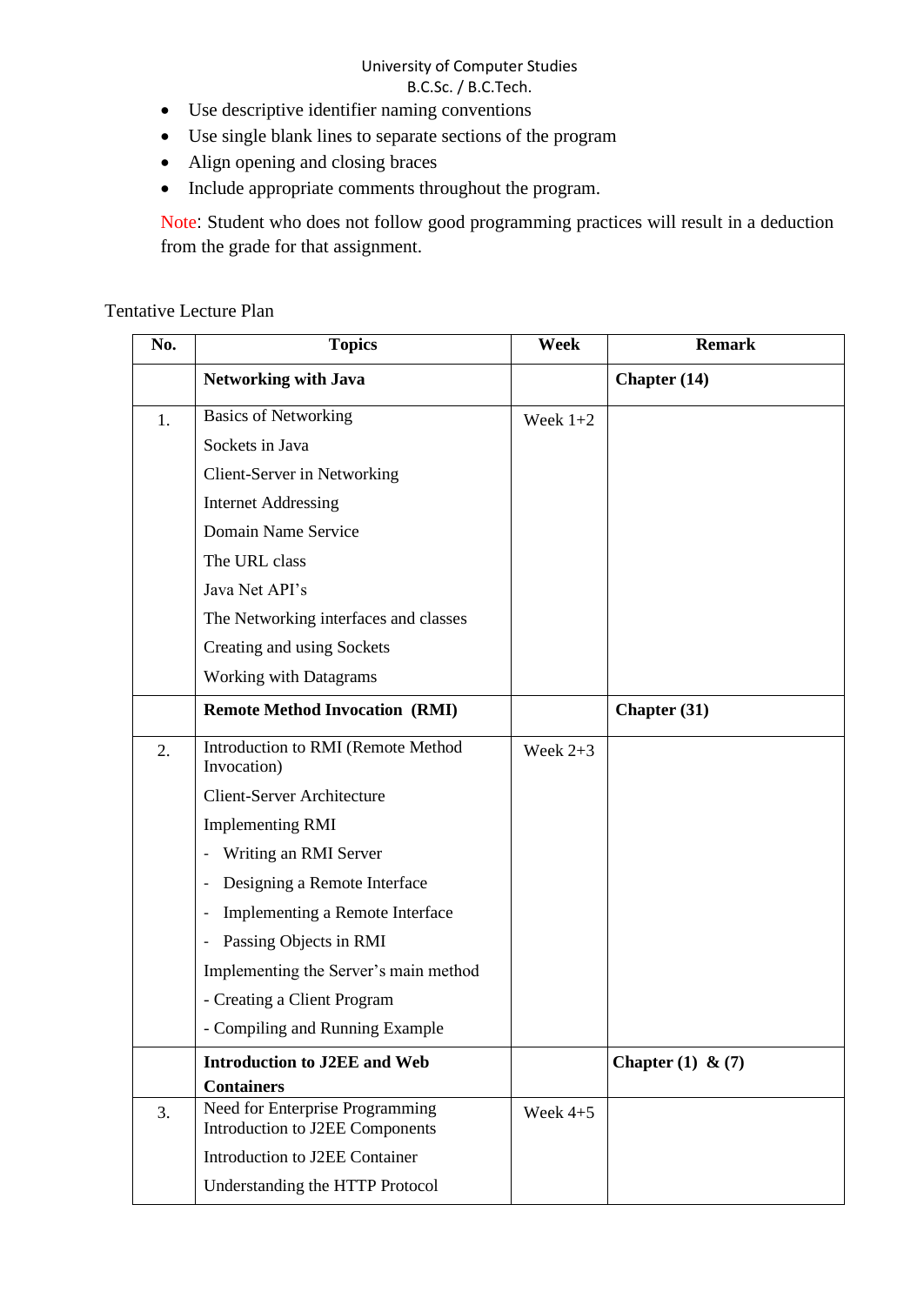#### University of Computer Studies B.C.Sc. / B.C.Tech.

|    | B.C.SC. / B.C. TECH.                                  |            |                     |
|----|-------------------------------------------------------|------------|---------------------|
|    | Introducing Web Applications and Web<br>Containers    |            |                     |
|    | Web Application Life-Cycle                            |            |                     |
|    | Creating a Web Application                            |            |                     |
|    | <b>Understanding Servlet Programming</b>              |            | Chapter (8)         |
| 4. | <b>Overview of Servlets</b>                           | Week 6     |                     |
|    | Servlet Configuration                                 |            |                     |
|    | <b>Client-Server Servlet Programming</b>              |            |                     |
|    | Servlet Life-Cycle                                    |            |                     |
|    | Servlet Request and Response Model                    |            |                     |
|    | Reading Data from Servlets                            |            |                     |
|    | <b>Request Delegation and Request Scope</b>           |            |                     |
|    | <b>Understanding Servlet Session</b>                  |            | Chapter (9)         |
| 5. | What is a Session?                                    | Week 7     |                     |
|    | <b>Session Tracking</b>                               |            |                     |
|    | <b>Introducing Session Tracking</b>                   |            |                     |
|    | Session Tracking and Java Servlet API                 |            |                     |
|    | Demonstrating Session Life-Cycle with<br>Cookies      |            |                     |
|    |                                                       |            |                     |
|    | <b>Understanding of Java Server Pages</b><br>and JSTL |            | <b>Chapter</b> (10) |
| 6. | Introduction to JSP                                   | Week $8+9$ |                     |
|    | First Java Server Page Example                        |            |                     |
|    | Life cycle of JSP page                                |            |                     |
|    | Dynamic contents generation techniques<br>in JSP      |            |                     |
|    | Scripting elements                                    |            |                     |
|    | <b>Directives</b>                                     |            |                     |
|    | Beans                                                 |            |                     |
|    | <b>Expression language</b>                            |            |                     |
|    | <b>Implicit Objects</b>                               |            |                     |
|    | <b>Error Handling</b>                                 |            |                     |
|    | Custom tag libraries                                  |            |                     |
|    | What is JSTL?                                         |            |                     |
|    | <b>About JSTL Core Tags</b>                           |            |                     |
|    | <b>Java Database Connectivity</b>                     |            | Chapter (6)         |
| 7. | Overview of ODBC Technology                           | Week       |                     |